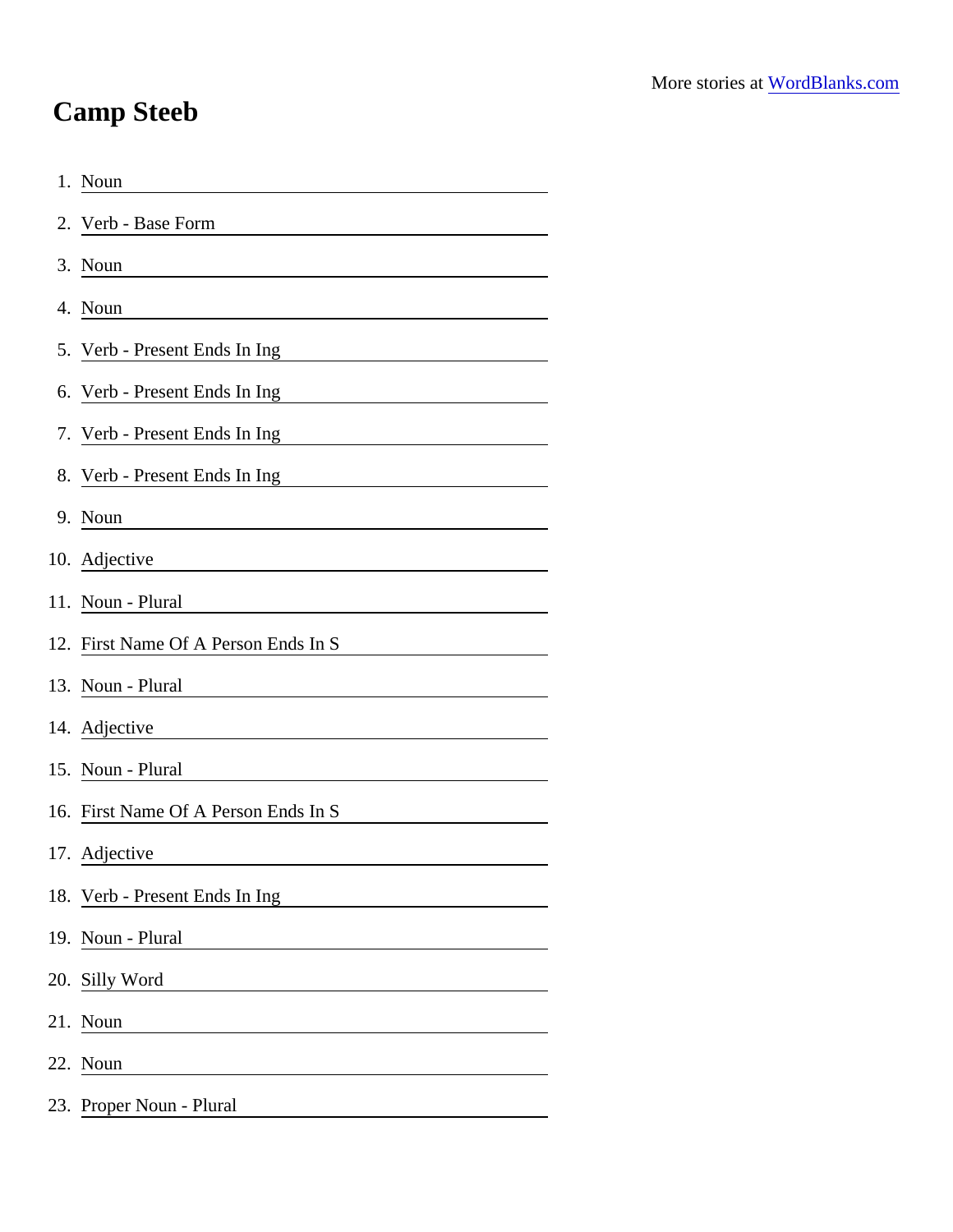## 24. Verb - Present Ends In Ing